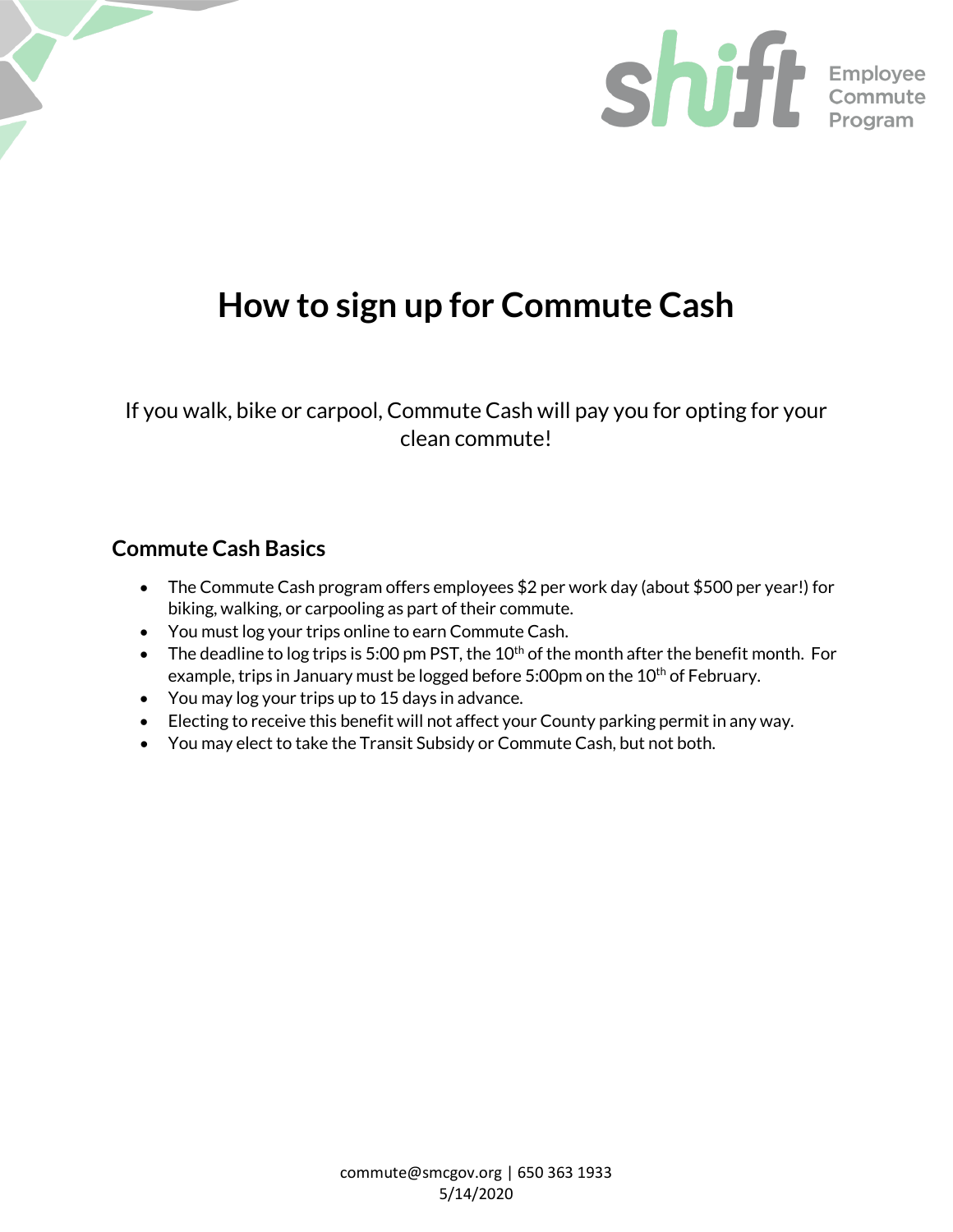# **How to Sign up for Commute Cash**

### **STEP 1: Create an Edenred account.**

- 1. Open your browser and navigate t[o login.commuterbenefits.com.](https://login.commuterbenefits.com/)
- 2. 'Employee' will be pre-selected, click NEXT.
- 3. Click on "New User Sign Up".
- 4. Enter the Company ID: SMCGOV.
- 5. Enter your First Name, Last Name and Home Zip Code as they appear in your Workday profile. If you have a hyphen or apostrophe in your name, replace the hyphen or apostrophe with a space when you are registering. If you would like it to be added, please contac[t commute@smcgov.org](mailto:commute@smcgov.org) and they will update your account.
- 6. Your username will be your County email address. Create a password and click NEXT.
- 7. You are now registered and logged in.

# **STEP 2: Log your Trips**

- Click on the Commute Log button in the upper left corner of your account screen.
- In the calendar, choose the month for which you would like to log trips, and select a date.
- You may input trips one day at a time, or for a span of days.



- To input a trip for a single day:
	- $\circ$  Select the day on your calendar.
	- o Click "Record Trip" and provide your trip details.
	- $\circ$  Under trip type, select the one you primarily use during your commute trip, even if you use a combination.
	- o Enter the mileage of your one-way trip, then select whether you are recording this trip as one-way or roundtrip. E.g. if you carpool for both your morning and evening commute, then you would record it as roundtrip.
	- o All fields must be filled in.
	- o Click "Log My Commute"
- To input multiple days' worth of trips:
	- o Select the first day of your group of trips on the calendar.
	- o Click "Record Trip" and provide your trip details as you would as if you were recording a single days trip.
	- o In the "Trip Log" section, choose "Yes" for "Log multiple days?"

| TRIP TYPE (select all that apply)<br>V Transit Walk<br>Carpool<br>Vanpool<br><b>Bike</b><br>Telecommute |
|---------------------------------------------------------------------------------------------------------|
| <b>TRIP DETAILS</b>                                                                                     |
| <b>Trip Date</b>                                                                                        |
| 曲<br>08/07/2019                                                                                         |
| <b>Trip Name</b>                                                                                        |
| Taking a train                                                                                          |
|                                                                                                         |
| Miles (one way) $\Theta$                                                                                |
| 20                                                                                                      |
| One Way <b>Q</b> Round Trip                                                                             |
|                                                                                                         |
| <b>TRIP LOG</b>                                                                                         |
| Log multiple days? O Yes<br><b>No</b>                                                                   |
|                                                                                                         |
| 巤<br>08/16/2019<br>Fnd Date:                                                                            |
| You can log trips up to 45 days in advance.                                                             |
|                                                                                                         |
| <b>DAYS YOU COMMUTE</b>                                                                                 |
| V Tues V Wed V Thu<br>Sun<br>$\vee$ Mon<br>Fri<br>Sat<br>$\checkmark$                                   |
| << Back<br><b>Log My Commute</b>                                                                        |